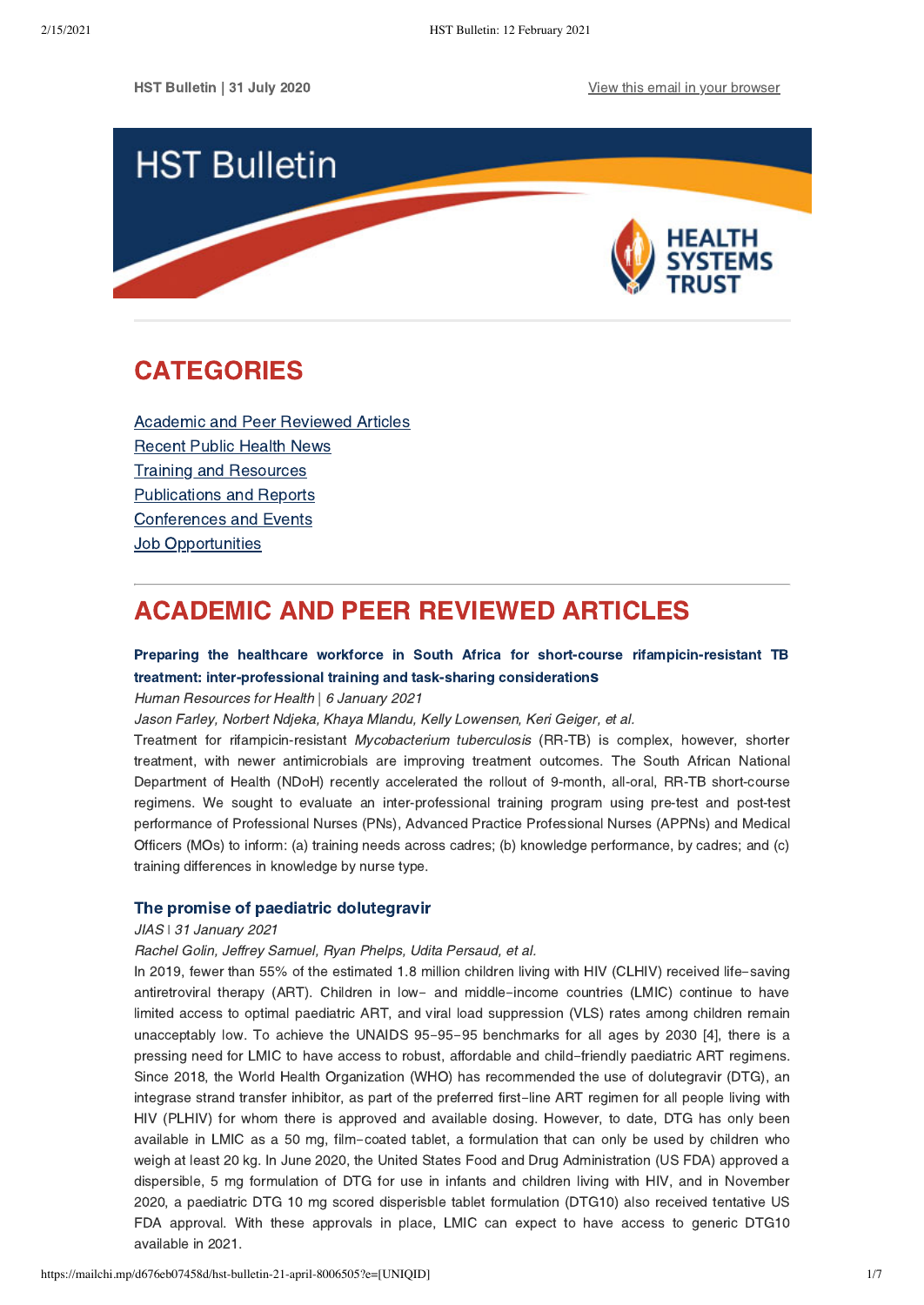# The impact of the COVID-19 lockdown [on HIV care in 65 South African primary care](https://www.thelancet.com/journals/lanhiv/article/PIIS2352-3018(20)30359-3/fulltext) clinics: an interrupted time series analysis

The Lancet | 4 February 2021

Jienchi Dorward, Thokozani Khubone, Kelly Gate, Hope Ngobese, Yukteshwar Sookrajh, et al.

The effect of the COVID-19 pandemic on HIV outcomes in low-income and middle-income countries is poorly described. We aimed to measure the impact of the 2020 national COVID-19 lockdown on HIV testing and treatment in KwaZulu-Natal, South Africa, where 1·7 million people are living with HIV.

#### [Understanding variants of SARS-CoV-2](https://www.thelancet.com/journals/lancet/article/PIIS0140-6736(21)00298-1/fulltext)

#### The Lancet I 6 February 2021

#### Talha Burki

Many variants of SARS-CoV-2 are emerging, but will they have different clinical effects? A new consortium is trying to find out. Talha Burki reports. All viruses mutate. But three variants of severe acute respiratory syndrome coronavirus 2 (SARS-CoV-2) have raised particular concerns. On Jan 21, 2021, the UK New and Emerging Respiratory Virus Threats Advisory Group (NERVTAG) issued a paper outlining the results from several preliminary analyses of B.1.1.7. The variant, which is highly transmissible, was initially identified in the south of England in September 2020, and has since spread to dozens of countries around the world. It carries 17 mutations in its genome, including eight in the spike protein, which forms the basis of the three COVID-19 vaccines that have been licensed in the UK. NERVTAG concluded that there was a "realistic possibility" that infection with B.1.1.7 is associated with an increased risk of death, compared with infection with the parental virus. The group stressed that its assessment was based on limited preliminary data and even if the results were confirmed, the overall risk of death would still be low.

# [SARS-CoV-2 transmission among children and staff in daycare centres during a](https://www.thelancet.com/journals/lanchi/article/PIIS2352-4642(21)00024-9/fulltext) nationwide lockdown in France: a cross-sectional, multicentre, seroprevalence study

#### The Lancet Child and Adolescent Health \ 8 February 2021

Burki Eric Lachassinne, Loïc de Pontual, Marion Caseris, Mathie Lorrot, et al.

The extent to which very young children contribute to the transmission of SARS-CoV-2 is unclear. The researchers aimed to estimate the seroprevalence of antibodies against SARS-CoV-2 in daycare centres that remained open for key workers' children during a nationwide lockdown in France.

# [The COVID-19 Pandemic as an Opportunity to Ensure a More Successful Future for](https://jamanetwork.com/journals/jama/fullarticle/2776207?guestAccessKey=c9514eb4-74bf-49d8-904f-f9b228f4c94d&utm_source=silverchair&utm_medium=email&utm_campaign=article_alert-jama&utm_content=etoc&utm_term=020921) Science and Public Health

### JAMA | 9 February 2021

#### Venkat Narayan, James Curran and William Foege

With the advent of the 21st century, science and technology were expected to be formidable forces that would hopefully improve population health and well-being.1 Furthermore, these forces would drive a rapidly changing and interconnected world, with communities and nations worldwide sharing common rewards (e.g, economic development, health, and welfare) and facing common risks (e.g, pandemics, chronic non-communicable diseases, environmental damage, nuclear weapons, climate change). In this context, effective governance and communications were to be cornerstones for delivering the promise of science and technology for enhancing public health. Yet the response to the coronavirus disease 2019 (COVID-19) pandemic in the US, one of the world's science and technological powerhouses, has not realized these hopes.2 Furthermore, the pandemic has exposed critical weaknesses in the institutional systems specifically intended to protect and harness science and technology to promote personal and public health. The pandemic is thus a clarion call for a thoughtful examination of ways to bolster and modernize systems that support and guide science, technology, and public health. History suggests that major crises, such as wars, natural disasters, and pandemics can serve as a tipping point for proactive collective action. For example, reflection and lessons in the aftermath of World War II led to the creation of progressive institutions for that time, such as the United Nations, the World Health Organization (WHO), and the National Health Services in the UK. The current moment presents an opportunity to think boldly and to imagine a better world beyond the tragedy of the COVID-19 pandemic.

# [The Use of Intersectional Analysis in Assessing Women's Leadership Progress in](https://www.ijhpm.com/article_4009.html) the Health Workforce in LMICs: A Review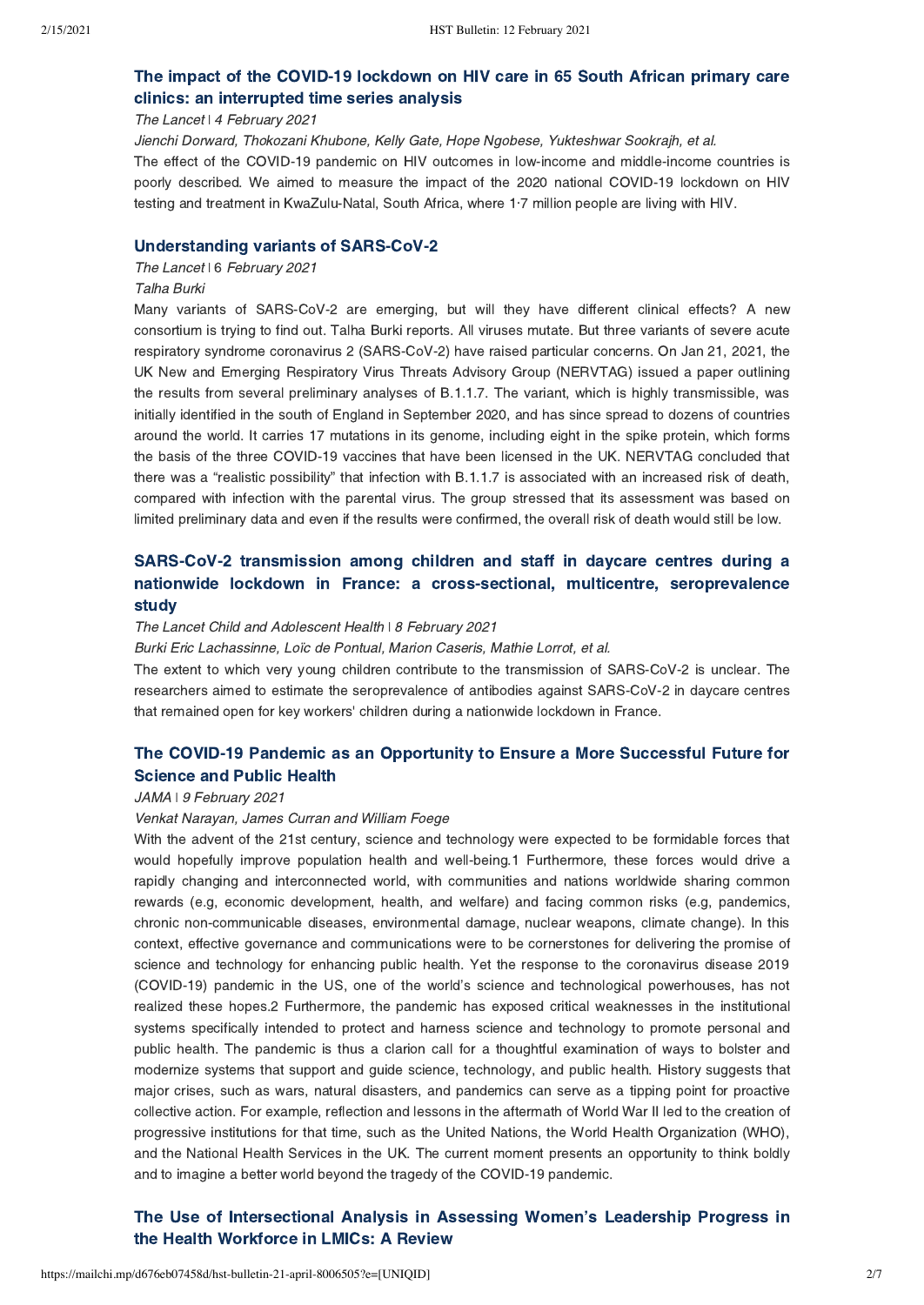## JAMA | 9 February 2021

### Zahra Zeinali, Kui Muraya, Sassy Molyneux andRosemary Morgan

Human resources are at the heart of health systems, playing a central role in their functionality globally. It is estimated that up to 70% of the health workforce are women, however, this pattern is not reflected in the leadership of health systems where women are under-represented. This systematized review explored the existing literature around women's progress towards leadership in the health sector in low- and middle-income countries (LMICs) which has used intersectional analysis.

# Prevention of influenza during mismatched seasons in older adults with an MF59 [adjuvanted quadrivalent influenza vaccine: a randomised, controlled, multicentre,](https://www.thelancet.com/journals/laninf/article/PIIS1473-3099(20)30694-0/fulltext) phase 3 efficacy study

### The Lancet Infectuous Diseases | 9 February 2021

Jiří Beran, Humberto Reynales, Airi Poder, Charles Yu, et al.

The absolute degree of protection from influenza vaccines in older adults has not been studied since 2001. This study aimed to show the clinical efficacy of an MF59-adjuvanted quadrivalent influenza vaccine (aQIV) in adults 65 years or older compared with adults not vaccinated to prevent influenza.

## [Tuberculosis in the Torres Strait: the lady doth test too much](https://www.rrh.org.au/journal/article/6317)

Rural and Remote Health \ 10 February 2021

J'Belle Foster, Ben Marais, Rotona Martin, Dunstan Peniyamina, et al.

Smear-positive pulmonary tuberculosis (PTB) requires rapid diagnosis and treatment to prevent ongoing transmission. Collection of two sputum specimens is considered the minimum requirement for the diagnosis of PTB but current guidelines in the Torres Strait Islands, Australia, recommend three sputum specimens; this frequently delays treatment initiation.

[\(Return to Top\)](#page-0-1)

# <span id="page-2-0"></span>RECENT PUBLIC HEALTH NEWS

## [COVAX Statement on New Variants of SARS-CoV-2](https://www.who.int/news/item/08-02-2021-covax-statement-on-new-variants-of-sars-cov-2#.YCGjDcKZI14.twitter%C2%A0)

World Health Organization | 8 February 2021

The emergence of variants of SARS-CoV-2, the virus that causes COVID-19, serve as a powerful reminder that viruses by their very nature mutate, and that the scientific response may need to adapt if they are to remain effective against them. In light of recent news stories regarding the preliminary data on minimal effectiveness of the AstraZeneca/Oxford vaccine at preventing mild to moderate COVID-19 disease caused by the viral variant B.1.351, it is important to note that primary analysis of data from Phase III trials has so far shown – in the context of viral settings without this variant – that the AstraZeneca/Oxford vaccine offers protection against severe disease, hospitalisation and death. This means it is vitally important now to determine the vaccine's effectiveness when it comes to preventing more severe illness caused by the B.1.351 variant. Additional studies will also allow us to confirm the optimal vaccination schedule and its impact on vaccine efficacy. CEPI has announced funding for additional clinical research to optimize and extend the use of existing vaccines, which could include "mixand-match" studies of different vaccines used in combinations that may improve the quality and strength of the immune response. Such studies could be useful in optimizing the use of available vaccines, including the AstraZeneca/Oxford vaccine. The WHO Strategic Advisory Group of Experts on Immunization (SAGE) convened today to review evidence on the AstraZeneca/Oxford vaccine, including emerging evidence on performance against viral variants, and to consider the demonstrated impact of the product and the risk-benefit assessment for use cases with limited data. These recommendations for use of the AstraZeneca product are being finalised and will be presented to the WHO Director-General on 9 Feb 2021.

## [COVID-19 'extremely unlikely' to have come from a lab, experts say](https://news.un.org/en/story/2021/02/1084252%C2%A0)

#### UN News | 9 February 2021

The virus that causes COVID-19 probably jumped from animals to humans and is "extremely unlikely" to have come from a laboratory, the head of an international team investigating the origins of the disease said on Tuesday. Dr Peter Ben Embarek from the World Health Organization (WHO) was speaking during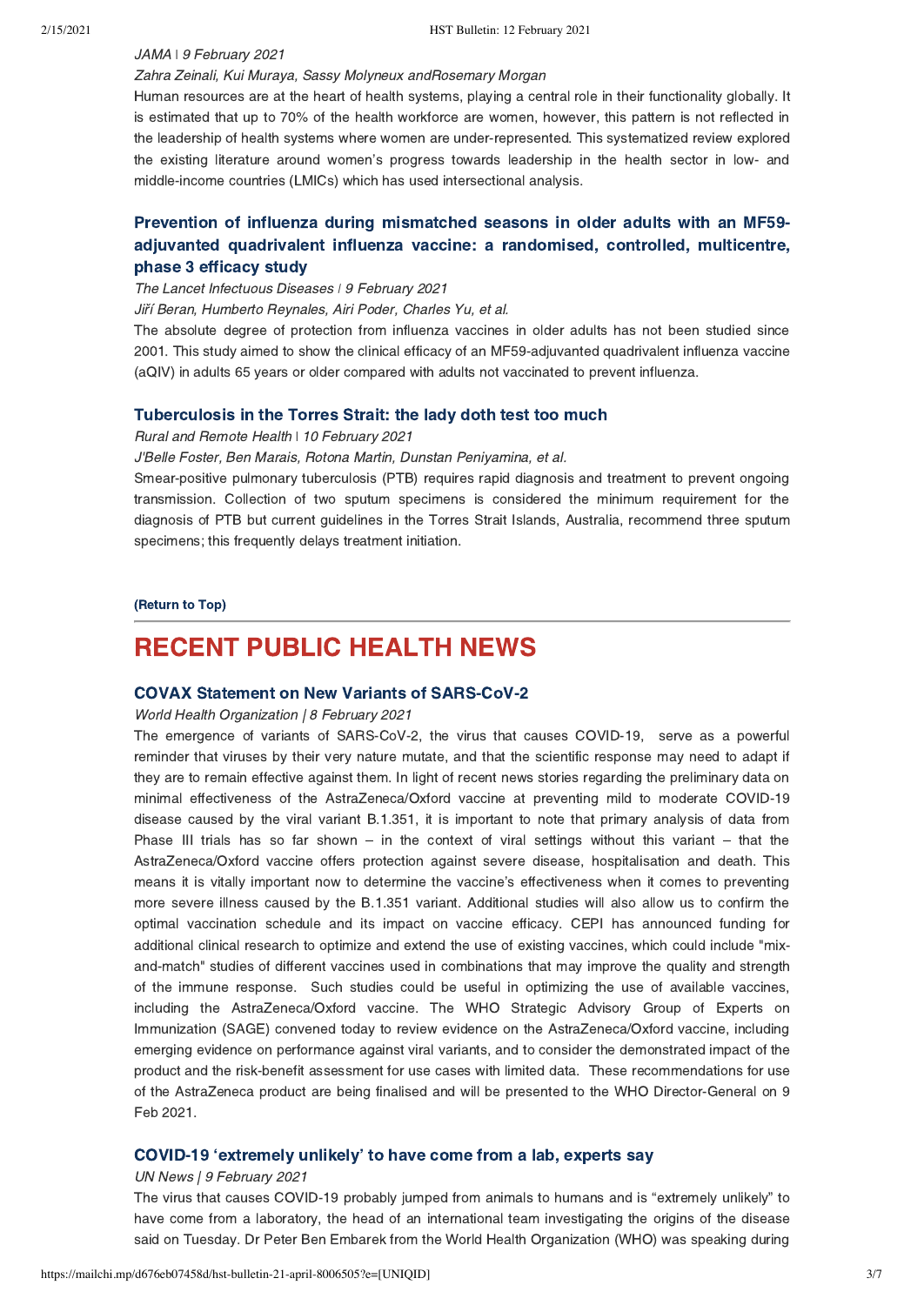a press conference in Wuhan, China, at the end of a four-week mission to the city where the new coronavirus first emerged in December 2019. "Our initial findings suggest that the introduction through an intermediary host species is the most likely pathway and one that will require more studies and more specific targeted research," he said.

## [Could a Single Vaccine Work Against All Coronaviruses?](https://www.nytimes.com/2021/02/09/health/universal-coronavirus-vaccine.html%C2%A0)

## Times Live | 9 February 2021

Scientists are working on a shot that could protect against Covid-19, its variants, certain seasonal colds and the next coronavirus pandemic. The invention of Covid-19 vaccines will be remembered as a milestone in the history of medicine, creating in a matter of months what had before taken up to a decade. But Dr. Kayvon Modjarrad, the director of Emerging Infectious Diseases Branch at Walter Reed Army Institute of Research in Silver Springs, Md., isn't satisfied. "That's not fast enough," he said. More than 2.3 million people around the world have died, and many countries will not have full access to the vaccines for another year or two: "Fast — truly fast — is having it there on day one." There will be more coronavirus outbreaks in the future. Bats and other mammals are rife with strains and species of this abundant family of viruses. Some of these pathogens will inevitably spill over the species barrier and cause new pandemics. It's only a matter of time. Dr Modjarrad is one of many scientists who for years have been calling for a different kind of vaccine: one that could work against all coronaviruses. Those calls went largely ignored until Covid-19 demonstrated just how disastrous coronaviruses can be.

## ['Mental health is the biggest threat in 2021' - SA Society of Psychiatrists](https://www.news24.com/witness/news/mental-health-is-the-biggest-threat-in-2021-sa-society-of-psychiatrists-20210209)

### The Witness | 9 February 2021

With the sudden emergence of the Covid-19 pandemic last year and the pandemic last year and the impact of the second wave as the new year gets under way, it was perhaps inevitable that cases, if not swathes, of psychological distress would emerge. And how you manage stress is crucial in the finding some form of relief.

#### [Explainer: how South Africa regulates medicines and vaccines](https://theconversation.com/explainer-how-south-africa-regulates-medicines-and-vaccines-154843%C2%A0)

## The Conversation | 10 February 2021

COVID-19 has raised public awareness about the role of national medicines regulatory authorities in enabling access to safe, effective and quality-assured medicines. This includes vaccines. In South Africa, the pandemic has also exposed a number of important misperceptions, among the public and health professionals. The South African Health Products Regulatory Authority is responsible for monitoring, evaluating, investigating, inspecting and registering all health products. These include medicines for human and animal use, medical devices and diagnostic tests. The authority is an independent structure, located outside the Department of Health and the public service. Funded by a combination of user fees and fiscal allocation, with a small contribution from donors, it is accountable to the Minister of Health. Regulatory bodies vary around the world, but the structure of the South African authority is now closer to those of other major regulators. The decision-making power is vested in the Chief Executive Officer (CEO). The CEO can appoint a range of technical advisory committees to make recommendations to inform regulatory decisions. Members of the advisory committees are drawn from academia and private practice.

### [Less than 2% of pregnant women in Uganda receive timely viral load testing](https://www.avert.org/news/less-2-pregnant-women-uganda-receive-timely-viral-load-testing%C2%A0)

## Avert | 10 February 2021

Public health clinic data from Kampala, Uganda suggests just 43% of women who began HIV treatment as part of pregnancy care in 2015 had a viral load test – and most had to wait more than 12 months to receive it. In line with World Health Organization (WHO) guidelines, Uganda recommends that women living with HIV who begin antiretroviral treatment (ART) during pregnancy have a viral load test within six months of beginning ART and a second test at 12 months. Delays in viral load testing for pregnant women may result in late detection of treatment failure, increase maternal and newborn deaths and illness, and lead to HIV drug resistance.

[\(Return to Top\)](#page-0-1)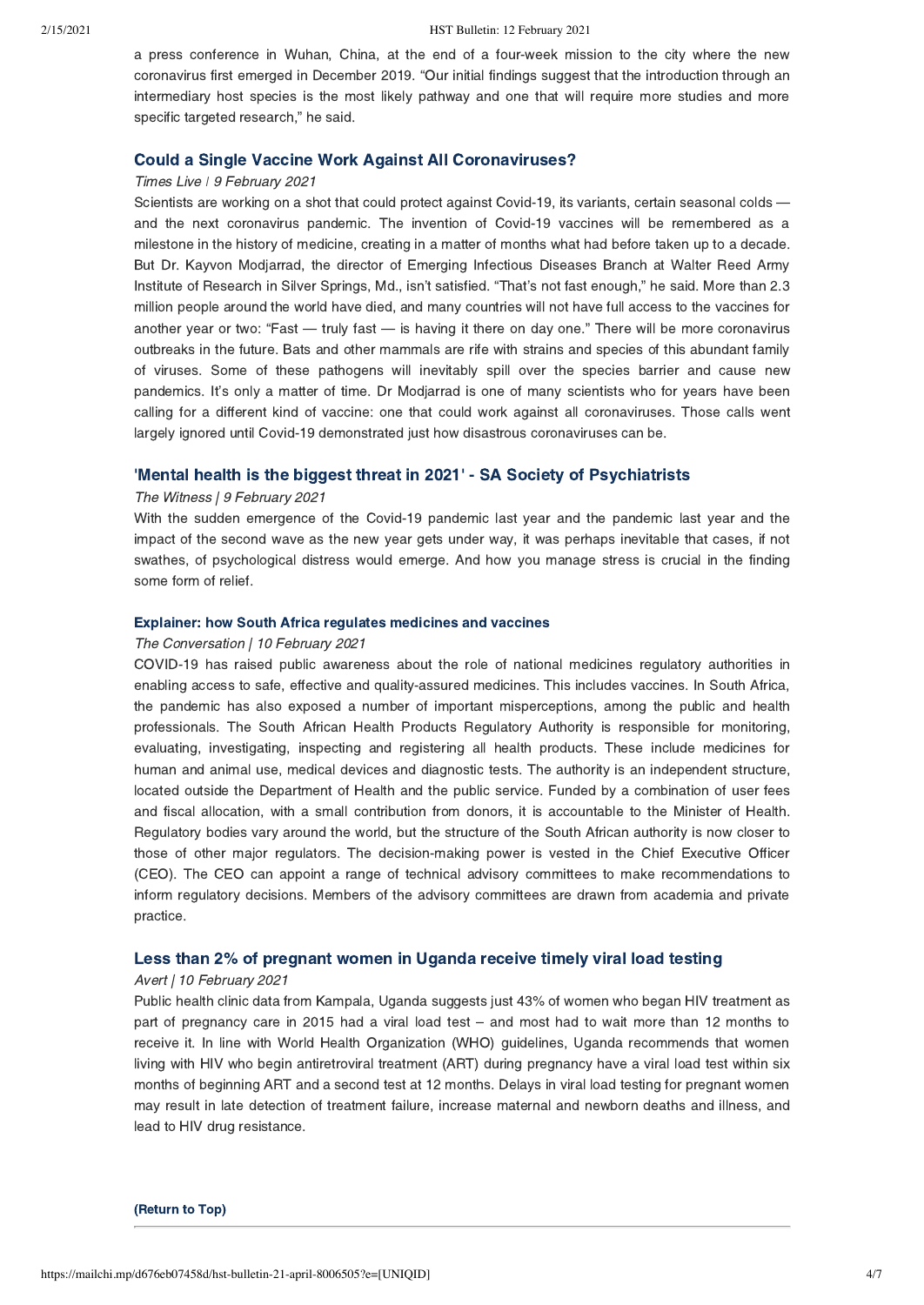# <span id="page-4-0"></span>TRAINING AND RESOURCES

#### [COVID-19 Vaccination Training for Health Workers](https://www.knowledgehub.org.za/form/covid-19-vaccination-training%C2%A0)

The National Department of Health has teamed up with the South African Vaccination and Immunization Center Department of Virology at Sefako Makgatho Health Sciences University and other support partners to deliver a short course and resources to prepare vaccinators to implement COVID-19 vaccination. This course is primarily for frontline health workers vaccinators.

#### [SCORE global report on health data systems and capacity, 2020](https://www.who.int/data/data-collection-tools/score/dashboard#/)

This World Health Organization report is the first ever global assessment of country data and health information systems capacity. It assesses countries according to five aspects of SCORE: Survey, Count, Optimize, Review and Enable. COVID-19 has created unprecedented demand for high-quality data and highlighted the need to address long-standing data gaps. Guided by countries, the report addresses gaps and inequalities in health information systems and provides recommendations for investment in areas that will have the greatest impact on the quality, availability, analysis, accessibility and use of data. Included on the report page is a link to the SCORE Online Data Portal and an accompanying Visual Summary. These will give you access to country-validated global, regional, and country-level SCORE assessments and key findings.

### [EVDS Self-Registration App FAQ](https://sacoronavirus.co.za/evds/)

Who must register on the Electronic Vaccination Data System (EVDS), how should you register, and why?

[\(Return to Top\)](#page-0-1)

# PUBLICATIONS AND REPORTS

## [Definition and categorization of the timing of mother-to-child transmission of SARS-](https://www.who.int/publications/i/item/WHO-2019-nCoV-mother-to-child-transmission-2021.1)CoV-2

#### WHO COVID-19: Scientific brief | 7 February 2021

This scientific brief was prepared based on results of evidence synthesis and a WHO expert consultation. The WHO COVID-19 LENS (Living Evidence Synthesis) working group consolidated available evidence, based on rapid reviews of the literature and results of a living systematic review on pregnancy and COVID-19 (up to October 7, 2020), on potential mechanisms of vertical transmission of infectious pathogens, feasibility of vertical transmission of SARS-CoV-2, data related to interpretation of positive SARS-CoV-2 virologic and serologic neonatal tests, lessons from diagnosis of other congenital infections, and existing proposed definitions to classify timing of vertical transmission of SARS-CoV-2. WHO convened a multidisciplinary, international panel of experts between October and November 2020 to review the evidence and propose a consensus initial classification system for the timing of vertical transmission of SARS-CoV-2. The panel included experts in obstetrics, neonatology, paediatrics, epidemiology, virology, infectious disease, congenital infections, and placental pathology. The selection of the panel ensured geographic representation, gender balance, and no important conflicts of interest, in accordance with WHO standard procedures.

#### [Weekly epidemiological update](https://www.who.int/publications/m/item/weekly-epidemiological-update---9-february-2021%C2%A0)

#### World Health Organization | 9 February 2021

Over 3.1 million new cases we reported last week, a 17% decline compared to the previous week. Although there are still many countries with increasing numbers of cases, at the global level, this trend is encouraging. The number of new deaths reported also fell for a second week in a row, with 88 000 new deaths reported last week, a 10% decline as compared to the previous week. This brings the global cumulative numbers to 105.4 million cases and 2.3 million cases since the start of the pandemic. In this edition of the COVID-19 Weekly Epidemiological Update, special focus updates are provided on: How COVAX is distributing the first COVID-19 vaccines to prioritized countries in all six WHO regions, as well as on SARS-CoV-2 variants of concern.

## [The Hygiene and Health Report](http://reports.essity.com/2020-21/hygiene-and-health-report/en/)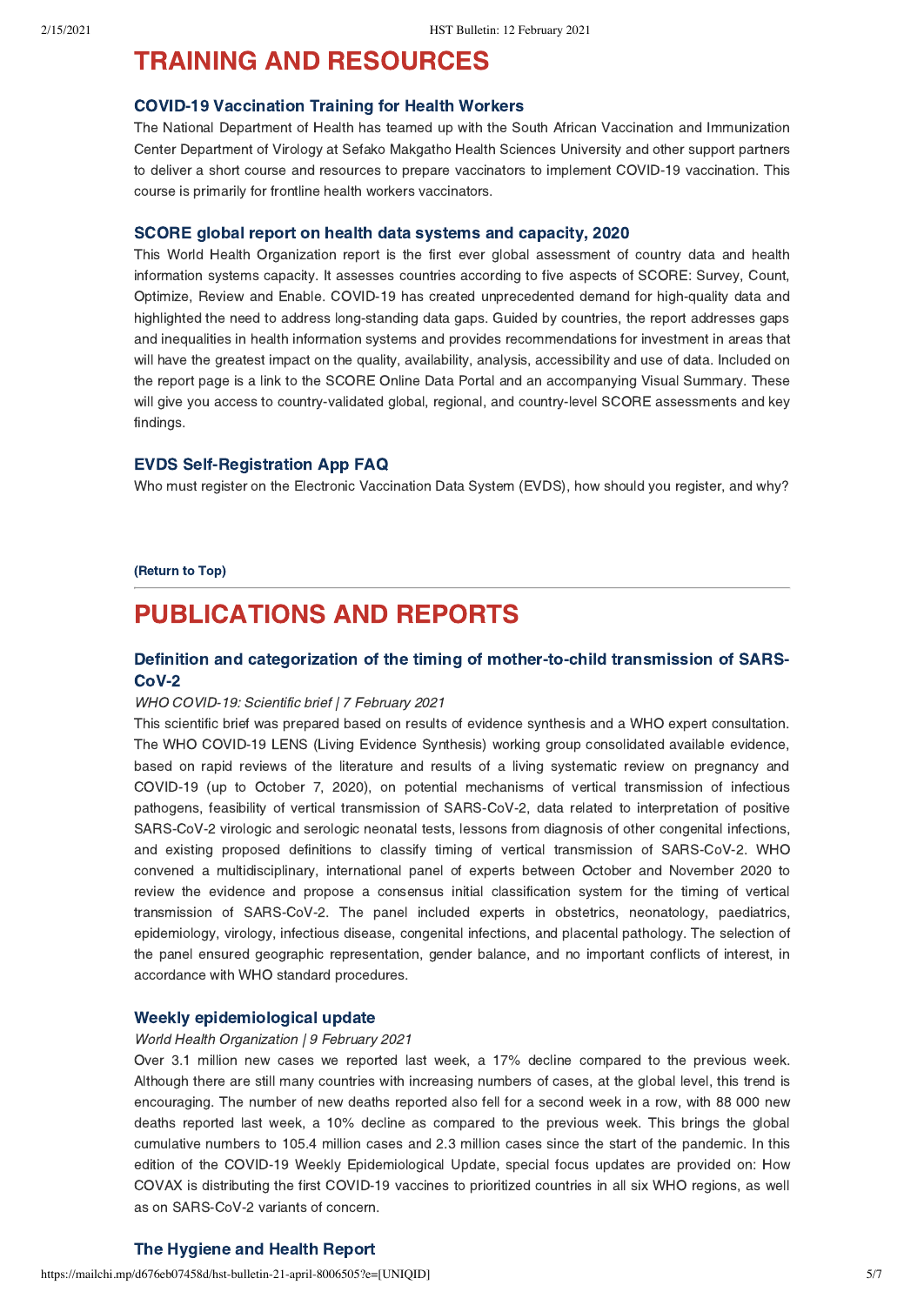Water Supply and Sanitation Collaborative Council | 2020 – 2021

This report is a collaboration between Essity and the UN-hosted Water Supply and Sanitation Collaborative Council (WSSCC). We are highlighting two themes - how hygiene and health can save and improve lives and how all of us collectively can contribute to more inclusive societies. The right action can improve hygiene and health conditions globally and benefit both individuals and society. We invite you to take part in this important mission.

#### [\(Return to Top\)](#page-0-1)

# <span id="page-5-0"></span>CONFERENCES AND EVENTS

# [Young Women and Girls Programming in South Africa: Where are we Going and](https://us02web.zoom.us/webinar/register/WN_yB_2T0daTbWT0deikN2jsw?fbclid=IwAR0Ow8nsdRcQ6hcYUSCAW_oUUWRXX7c3rNDXZN579iKmyVTtAscjw3X01zM%C2%A0) How could we get there Faster?

Following the release of the Zimele Appraisal: A look at three years implementing the Global Fund's Young Women and Girls Programme in the Western Cape, South Africa, the Desmond Tutu Health Foundation will lead a discussion on best practices for adolescent programming to improve sexual and reproductive health outcome, including HIV/AIDS, teenage pregnancy, and female empowerment, across the second decade of life. The discussion will include a reflection on lessons learnt and look forward to map out the best routes and approaches to take from here. Date: Tuesday, 16 February 2021 at 12:00

# The C-TAP Secretariat together with its implementing partners is holding a meeting with representatives of civil society organizations to present an update on C-TAP progress as well as to discuss key aspects of C-TAP implementation, such as IP licensing and technology transfer challenges for COVID-19 health

related technologies.

Date: Tuesday, 16 February 2021 from 14:00 – 16:00 CET

Email CallToAction@who.int to register your participation, noting your name, position title, civil society organization name and email address.

### [Invitation to webinar on Pre-Diabetes and COVID-19: A Deadly Combination](https://ukzn.zoom.us/webinar/register/WN_AO_Z7qZCTlq9fq5O2PbMBQ?fbclid=IwAR1sOtXzKdRNtSozaWUglwWQmjkuN-b_nMwr0yqshhYWt8R8MrC6D6_r0QY)

[WHO COVID-19 Technology Access Pool \(C-TAP\) Civil Society Consultation](https://www.who.int/news-room/events/detail/2021/02/16/default-calendar/who-covid-19-technology-access-pool-(c-tap)-civil-society-consultation%C2%A0)

The University of KwaZulu-Natal's College of Health Sciences invites you to a webinar panel discussion titled "Pre-Diabetes and COVID-19: A Deadly Combination." Date: Thursday, 18 February 2021 from 15h00 - 16h00

[\(Return to Top\)](#page-0-1)

# <span id="page-5-1"></span>JOB OPPORTUNITIES

[HEALTH SYSTEMS STRENGTHENING \(HSS\) UNIT: Area Co-ordinator \(HSS\)](https://www.hst.org.za/Pages/Area-Co-ordinator-(HSS).aspx) Closing Date: 19 February 2021

## [HEALTH SYSTEMS STRENGTHENING UNIT: District Monitoring and Evaluation](https://www.hst.org.za/Pages/District-Monitoring-and-Evaluation-(ME)-Officer.aspx%C2%A0) (M&E) Officer

Closing Date: 19 February 2021

[\(Return to Top\)](#page-0-1)